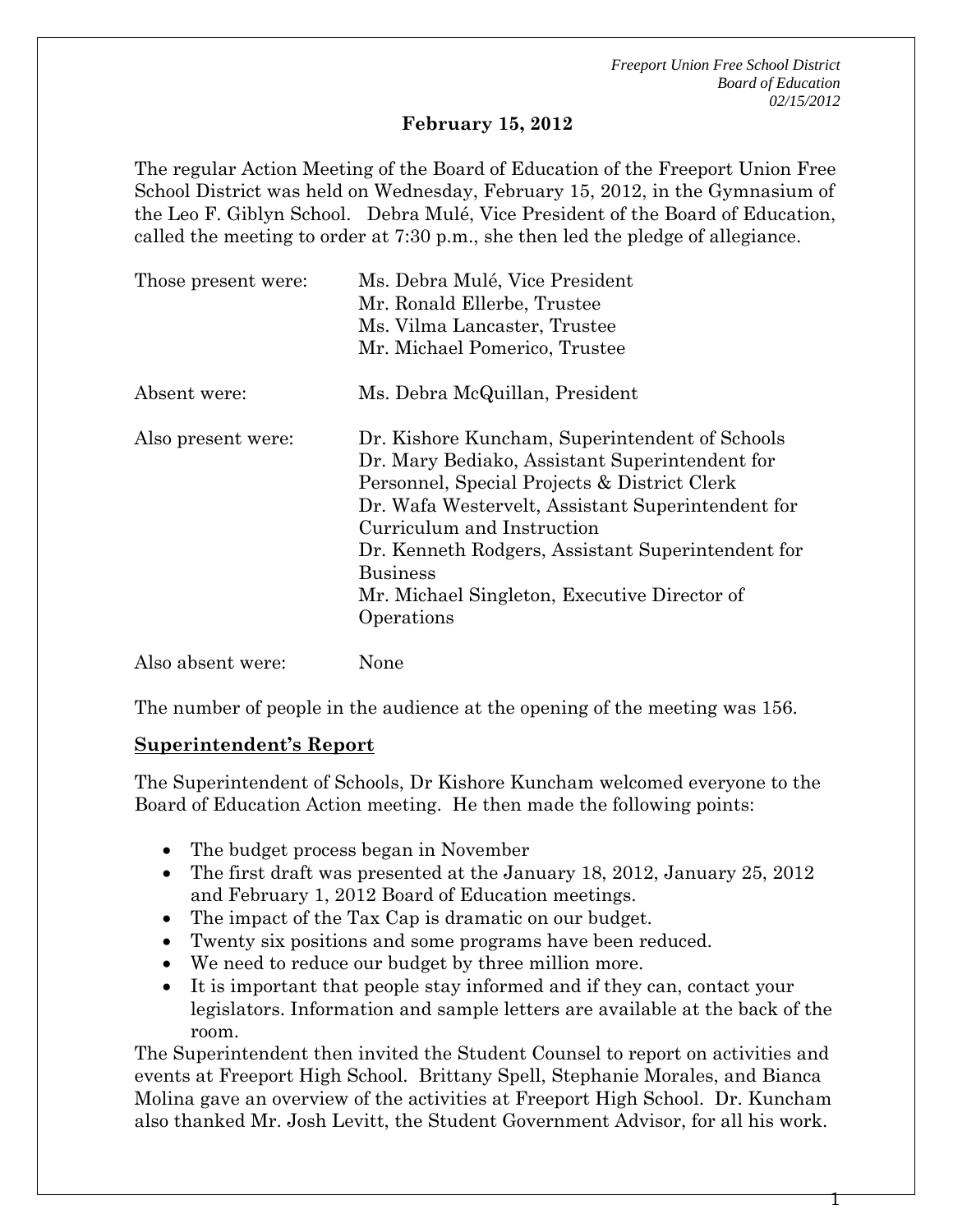Dr. Kuncham then announced that tonight a great friend to Freeport Public Schools, County Executive Ed Mangano, sent someone special to Freeport, John McGuire, a former Freeporter and now Emergency Operations Manager for Nassau County. Freeport Public Schools will be receiving \$500,000, from the Environmental Bond Project Fund, to help with the cost of construction of a synthetic turf field with lighting. The total cost is estimated to be \$1.9 million. (This will be paid for by the Districts Capital Reserve fund at no additional cost to the tax payers of Freeport.) A giant thank you goes out to Mr. Mangano and Mr. McGuire.

Mr. McGuire thanked the Superintendent and Freeport. He also said these are trying times and he was proud to be here as a Bayview Avenue graduate and a Freeport High School graduate and to help in any way that he could.

Ms. Amanda Villalba introduced the 4th Grade Chorus. The students sang "Let There Be Peace on Earth" for the Board, Central Administration and the public. The performance was enjoyed by all.

Ms. Amanda Villalba introduced the Leo F. Giblyn Unsung Hero, Phillip M. Flood. Officer Flood is a veteran of the Freeport Police Department for over 20 years and an integral part of the Giblyn Family for almost that long. All of his children have attended Giblyn and he is a dedicated member of the Adopt-A-Cop program. He attends PTA meetings, chaperones on class trips and volunteers at various class activities. Giblyn is proud to have Officer Flood as their Unsung Hero for 2012.

Dr. Kuncham congratulated the following individuals for their accomplishments:

- Vilma Lancaster received the New York State School Boards Association Achievement Certificate.
- Ronald Ellerbe received the New York State School Board Association Board Excellence Certificate.
- Congratulations to Jonathan Greenwood for winning the 300 meter and 600 meter runs at the Nassau County Class A Championships.
- Congratulations to the Boy's 4 X 400 meter relay team for qualifying for the prestigious Millrose Games.
- The Girls' Bowling Team also won 1st place.
- The Boys' and Girls' Basketball teams both qualified for the playoffs.
- The JV Wrestling team won the Russ Cellan J V-O-Rama.

The Superintendent went on to congratulate and thank the following staff members for their years of service to the children of Freeport and the District:

- **Valerie Piali**, ESL Teacher, more than 38 years.
- **Ana Maria Fruchtnis**, Elementary Teacher, more than 22 years.

2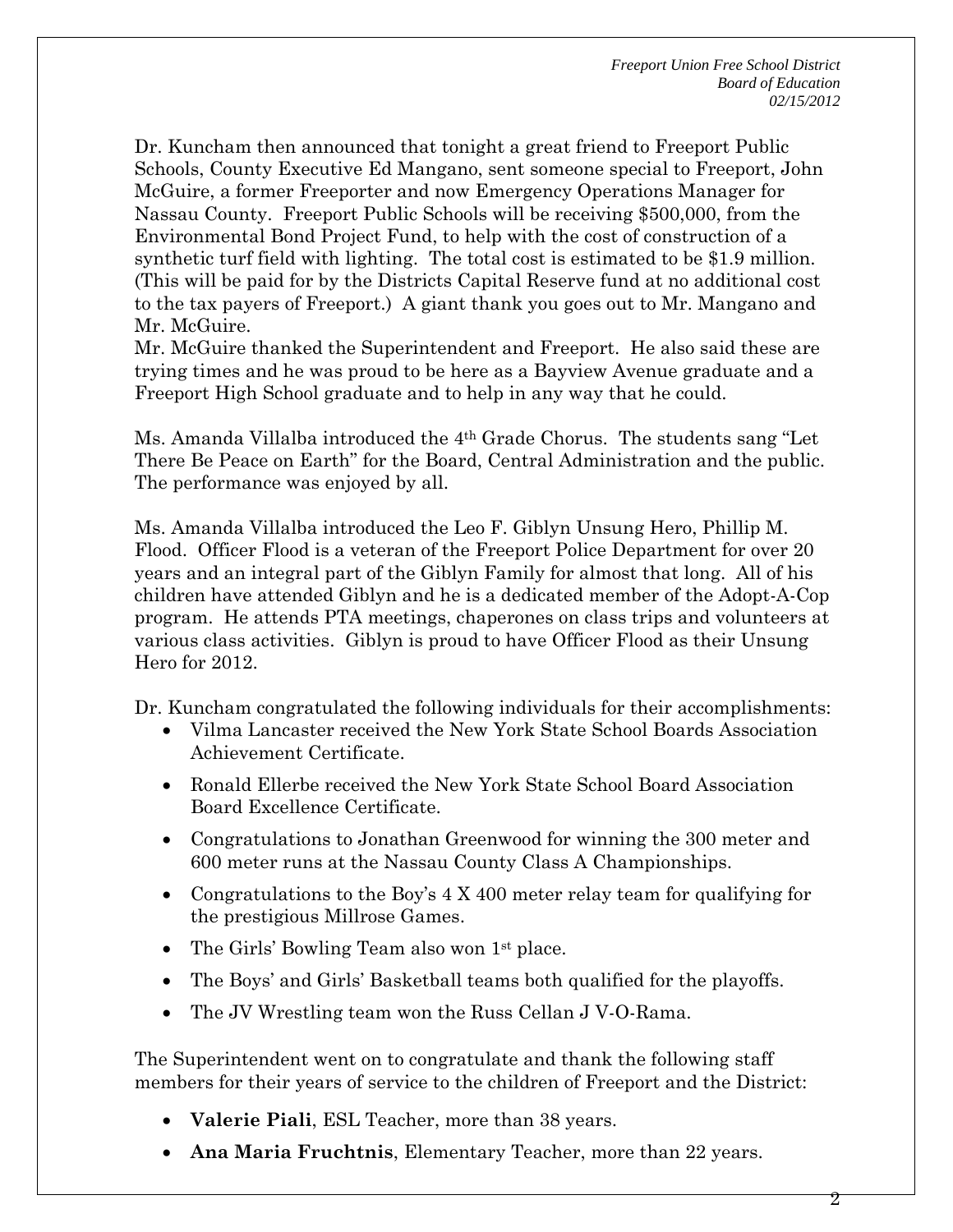- **Mary Ann Gorman**, Reading Teacher, more than 12 years.
- **Mary Lou Giunta**, Elementary Teacher, more than 19 years.
- **Coleen Gallo,** Assistant Principal**.** more than 30 years.
- **Mary Jean Tucker,** Registered Nurse, more than 24 years.
- **Maurice Grant,** Assistant Principal**.** more than 11 years.

The Board accepted two committee reports, The Security Committee and the Legislative Committee.

## **Questions from the Public**

The public was given the opportunity to address the Board of Education. Each speaker was allowed to address the Board for four minutes on the Agenda only. The Board and administration addressed the comments from the public.

### **Items for Action**

On a motion by Mr. Pomerico and a second by Mr. Ellerbe the following items were approved on a Consent Agenda. The vote was unanimous: Ellerbe, Mulé, Lancaster and Pomerico.

## **Acceptance of the Minutes**

**BE IT RESOLVED** that the Board of Education of the Freeport Union Free School District hereby accepts the minutes of the following meetings as written: January 18, 2012; January 25, 2012; February 1, 2012.

### **Personnel**

### **Leave of Absence**

**BE IT RESOLVED**, that the Board of Education of the Freeport Union Free School District hereby grants a request for leave of absence as listed below:

**Taisha Jackson,** full-time Teaching Assistant, effective January 23, 2012 through March 19, 2012, for health reasons.

**Joycelyn Rodriguez,** Art Teacher, extension of a leave of absence that began October 26, 2011 through January 31, 2012, now through March 4, 2012, for health reasons.

**Eddie Chavez**, Groundskeeper, extension of a leave of absence that began December 7, 2011 through February 1, 2012, now through March 4, 2012, for health reasons.

**Luann Mayer**, full-time Teaching Assistant, effective January 30, 2012 through March 14, 2012, for health reasons.

**Carmen Scali,** Spanish Teacher, effective February 3, 2012 through March 11, 2012, for health reasons.

**Vashti Burke,** Music Teacher, effective January 30, 2012 through February 6, 2012, for health reasons.

**Kristin Fagan,** Guidance Counselor, effective January 23, 2012 through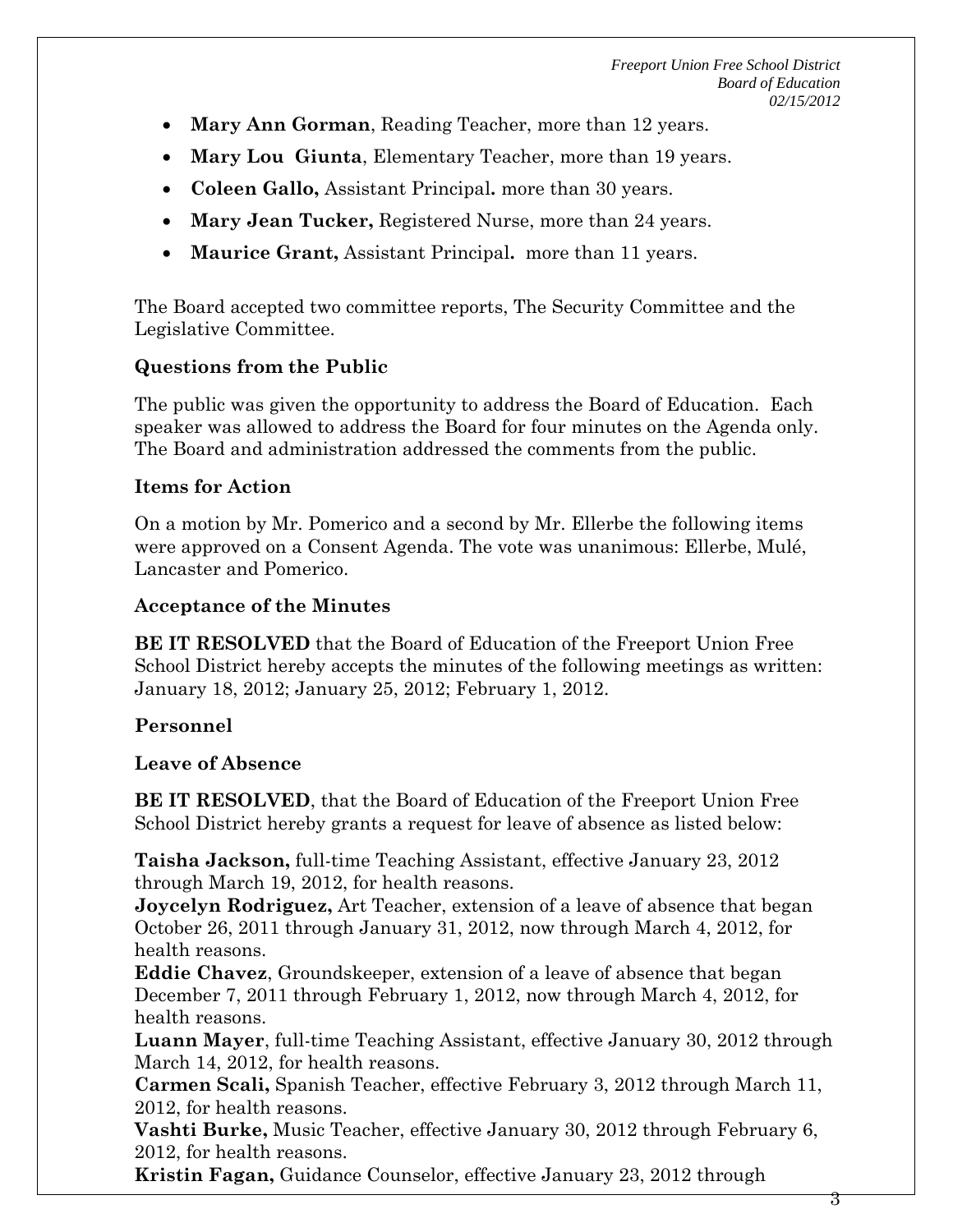February 12, 2012, for health reasons.

#### **Change of Status**

**BE IT RESOLVED,** that the Board of Education of the Freeport Union Free School District hereby grants a request for change of status as listed below:

**Vanessa Mannanice**, Art Teacher, Leave Replacement, effective February 1, 2012 an extension of an assignment through March 2, 2012.

#### **Extension of Probation**

**BE IT RESOLVED**, that the Board of Education of the Freeport Union Free School District hereby extends the probationary period ending date by one year to March 1, 2013, for the following individual, in accordance with the provisions of a letter dated February 1, 2012.

**Georgia Lambrinos**, Science Teacher, probationary period extended to March 1, 2013.

### **Resignation of Staff**

**BE IT RESOLVED**, that the Board of Education of the Freeport Union Free School District hereby accepts the letter(s) of resignation from the following staff member(s) as listed below:

**Alfred Boyd,** Security Aide, effective January 26, 2012, for personal reasons. **Jacob Whalen**, full-time Teaching Assistant, effective February 1, 2012, for personal reasons.

**Morgan Sorrentino,** full-time Teaching Assistant, effective January 20, 2012, for personal reasons.

**Julie Rose**, 2/3 Social Worker, effective February 17, 2012, for personal reasons. **Anne Marie Hudley Simmons**, Coordinator of the Arts, effective June 30, 2012, for personal reasons.

**Felix Polanco**, Guidance Counselor, effective March 9, 2012, for personal reasons.

### **Appointment of Spring Coaching Staff**

**BE IT RESOLVED,** that the Board of Education of the Freeport Union Free School District, upon the recommendation of the Superintendent, hereby appoints the individuals listed below as coaches.

### SALARY SCHEDULE

2011-2012

| COACH'S NAME    | POSITION          | <b>CTIPD</b> | <b>SALARY</b> |
|-----------------|-------------------|--------------|---------------|
| BEATHEA, LOLITA | VARSITY BADMINTON | จุRD         | \$4,527.00    |

4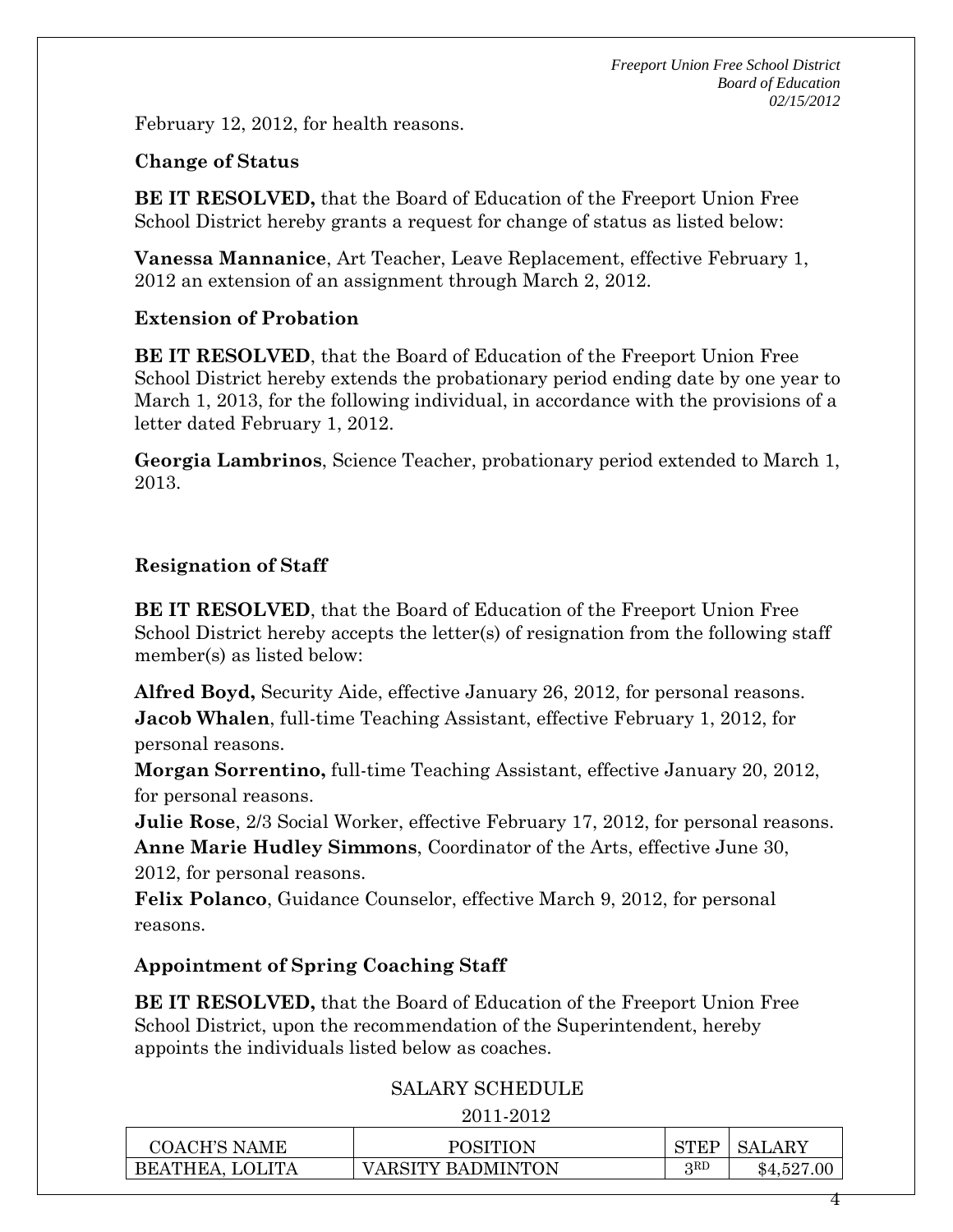|                          |                                 |                                | <i><u>02/13/2012</u></i> |
|--------------------------|---------------------------------|--------------------------------|--------------------------|
| TIMMES, WILLIAM          | VARSITY BASEBALL                | 3RD                            | \$7,280.00               |
| DELGADO, ROBERTO         | VARSITY ASST. BASEBALL          |                                | \$4,583.00               |
| SMAR, STEPHEN            | <b>J.V. BASEBALL</b>            |                                | \$4,930.00               |
| STEIMER, LAURENCE        | MODIFIED 8TH GRADE              | 3RD                            | \$4,187.00               |
|                          | <b>BASEBALL</b>                 |                                |                          |
| PURICELLI, JR.,          | MODIFIED 7TH GRADE              | 3RD                            | \$4,187.00               |
| <b>CHARLES</b>           | <b>BASEBALL</b>                 |                                |                          |
| MOHRMAN, HARRY           | BOYS VARSITY HEAD LACROSSE      | 3 <sup>RD</sup>                | \$7,733.00               |
| FIORE, CHRISTOPHER       | BOYS VARSITY ASST. LACROSSE     | 3 <sub>RD</sub>                | \$2,860.00               |
| MILLS, RANDY             | BOYS VARSITY ASST. LACROSSE     | 3RD                            | \$2,860.00               |
| HALVORSEN Sr,            | BOYS J.V. HEAD LACROSSE         | 3RD                            | \$5,545.00               |
| <b>TIMOTHY</b>           |                                 |                                |                          |
| HALVORSEN Jr,            | BOYS J.V. ASST. LACROSSE        | 3RD                            | \$5,545.00               |
| <b>TIMOTHY</b>           |                                 |                                |                          |
| <b>JONES, JIMMY</b>      | BOYS MODIFIED LACROSSE          | 3 <sup>RD</sup>                | \$4,865.00               |
| <b>BALLARD, DANIELLE</b> | <b>GIRLS VARSITY HEAD</b>       | 3RD                            | \$7,783.00               |
|                          | <b>LACROSSE</b>                 |                                |                          |
| <b>WAHLERS, DIANE</b>    | GIRLS VARSITY ASST. LACROSSE    | 3 <sub>RD</sub>                | \$5,720.00               |
| COLONNA, LISA            | <b>GIRLS J.V. HEAD LACROSSE</b> | 3 <sub>RD</sub>                | \$5,545.00               |
| <b>JONES, MEREDITH</b>   | <b>GIRLS MODIFIED HEAD</b>      | 3RD                            | \$4,865.00               |
|                          | LACROSSE                        |                                |                          |
| <b>TRACIE ROBERTS</b>    | GIRLS MODIFIED ASST.            | 1 <sub>ST</sub>                | \$3,702.00               |
|                          | LACROSSE                        |                                |                          |
| BIVONA, CHRISTINA        | GIRLS VARSITY HEAD SOFTBALL     | 3 <sup>RD</sup>                | \$7,280.00               |
| <b>BORRIELLO, RENEE</b>  | GIRLS VARSITY ASST. SOFTBALL    | 3RD                            | \$5,203.00               |
| VAN NOSTRAND, GREG       | GIRLS J.V. SOFTBALL             | 3RD                            | \$5,203.00               |
| LLOYD-FORDE,             | GIRLS 8TH GRADE SOFTBALL        | 3RD                            | \$4,187.00               |
| LAKISHA                  |                                 |                                |                          |
| MANNANICE, VANESSA       | GIRLS 7TH GRADE SOFTBALL        | 1 <sub>ST</sub>                | \$3,702.00               |
| ANDERSEN, ALAN           | BOYS VARSITY HEAD TENNIS        | 3 <sub>RD</sub>                | \$5,007.00               |
| DEBONIS, ROBERT          | BOYS VARSITY ASST. TENNIS       | 3RD                            | \$3,936.00               |
| GILREATH, CHARLES        | BOYS VARSITY HEAD TRACK         | 3 <sup>RD</sup>                | \$7,279.00               |
| YEARWOOD, FELICIA        | BOYS VARSITY ASST. TRACK        | $2^{\rm ND}$                   | \$4,930.00               |
| WILLIAMS, TIA            | <b>GIRLS VARSITY HEAD TRACK</b> | 3 <sup>RD</sup>                | \$7,279.00               |
| EDMEADE, VAUGHN          | GIRLS VARSITY ASST. TRACK       | 1 <sup>ST</sup>                | \$4,583.00               |
| FACEY, SCOTT             | GIRLS VARSITY ASST. TRACK       | 1 <sup>ST</sup>                | \$1,425.00               |
| <b>BLOUNT, ERIC</b>      | <b>COED MODIFIED HEAD TRACK</b> | 3 <sup>RD</sup>                | \$4,527.00               |
| <b>BROWN, YVONNE</b>     | COED MODIFIED ASST. TRACK       | 3 <sup>RD</sup>                | \$4,187.00               |
| CELLAN, RUSSELL          | SPRING WEIGHT TRAINING          | $3^{\scriptstyle \mathrm{RD}}$ | \$2,084.00               |
| BIVONA, CHRISTINA        | SPRING 5TH GRADE SPORTS         | $3^{\scriptstyle \mathrm{RD}}$ | \$1,505.50               |
| DEBONIS, ROBERT          | SPRING 6TH GRADE SPORTS         | 3 <sup>RD</sup>                | \$1,505.50               |
| GILREATH, CHARLES        | BAYVIEW ELEMENTARY SPORTS       | 3RD                            | \$1,505.50               |
|                          | <b>ATHLETIC TRAINER</b>         | 3 <sub>RD</sub>                |                          |
| ZITO, GEORGE             |                                 |                                | \$6,663.00               |

# **CSE/CPSE Minutes**

**BE IT RESOLVED,** that the Board of Education of the Freeport Union Free School District hereby accepts the minutes of the meetings of the Committee on Special Education and the Committee on Preschool Special Education for the following dates:

5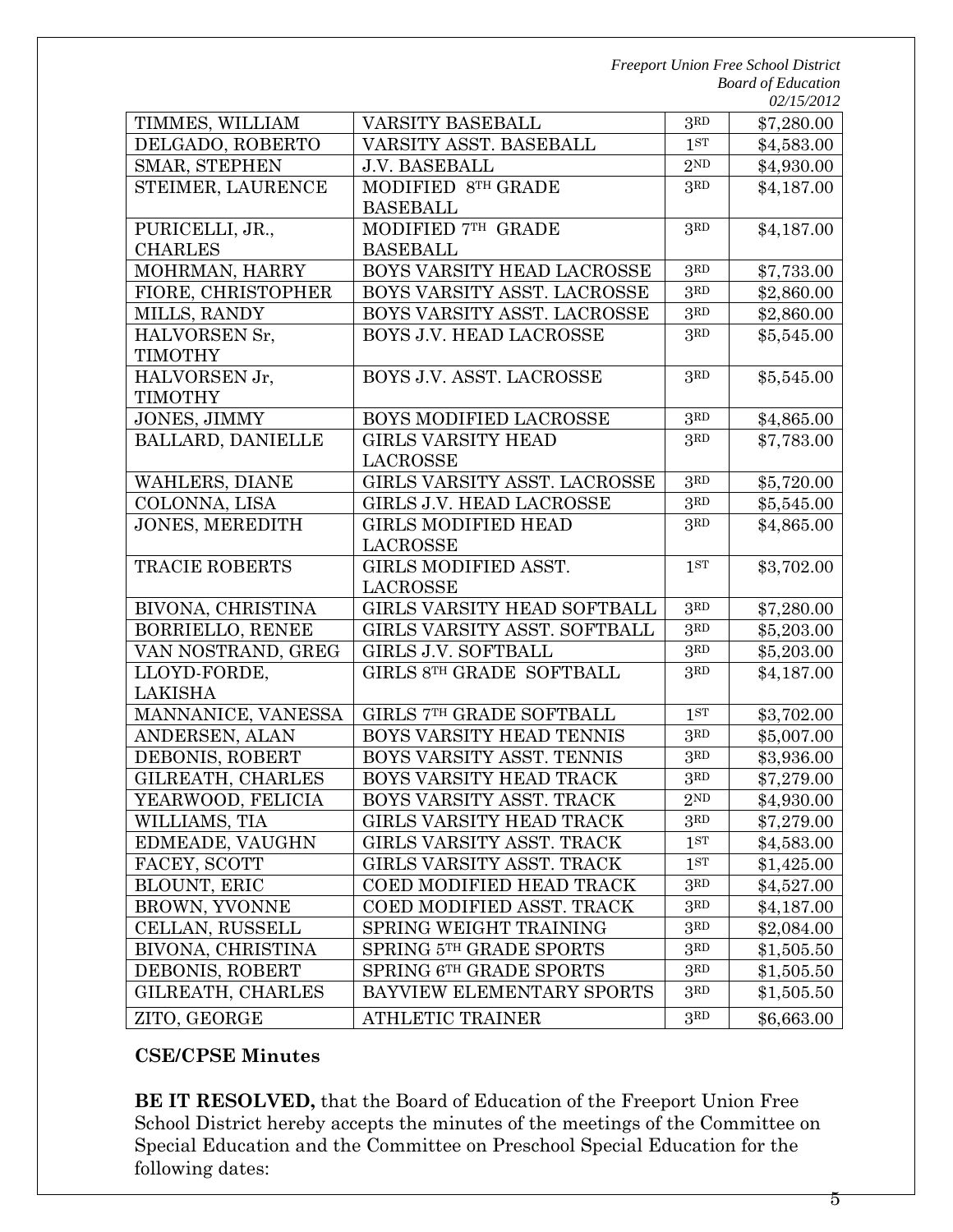November 29, 2011, December 5, 6, 13, 20, 22, 2011, January 3, 5, 9, 10, 12, 13, 18, 19, 20, 23, 24, 25, 26, 27, 31, 2012, February 2, 3, 2012.

## **Appointment of an Officer to the Board**

**BE IT RESOLVED**, that the Board of Education of the Freeport Union Free School District hereby appoints the following Officer to the Board for the 2011- 2012 Year in accordance with Education Law. This appointment shall be in effect from January 1, 2012 and shall terminate on June 30, 2012:

Liaison for Homeless Children and Youth: **Pamela Taylor**.

### **Other Items for Action**

On a motion by Mr. Ellerbe and a second by Ms. Lancaster the following item was approved:

### **Personnel**

### **Retirement of Staff**

BE IT RESOLVED, that the Board of Education of the Freeport Union Free School District hereby accepts the letter of resignation for the purpose of retirement from the following staff member(s) as listed:

**Valerie Piali**, ESL Teacher, effective July 1, 2012, after serving the children of Freeport for more than 33 years.

**Eleana Koondel,** Music Teacher, effective June 30, 2012, after serving the children of Freeport for more than 38 years.

**Ana Maria Fruchtnis**, Elementary Teacher, effective July 1, 2012, after serving the children of Freeport for more than 22 years.

**Mary Ann Gorman**, Reading Teacher, effective July 1, 2012, after serving the children of Freeport for more than 12 years.

**Mary Lou Giunta**, Elementary Teacher, effective June 30, 2012, after serving the children of Freeport for more than 19 years.

**Coleen Gallo,** Assistant Principal**.** effective June 30, 2012, after serving the children of Freeport for more than 30 years.

**Mary Jean Tucker,** Registered Nurse, effective June 30, 2012, after serving the children of Freeport for more than 24 years.

**Maurice Grant,** Assistant Principal**.** effective July 2, 2012, after serving the children of Freeport for more than 11 years.

The motion carried unanimously. The vote was: Ellerbe, Lancaster, Mulé and Pomerico.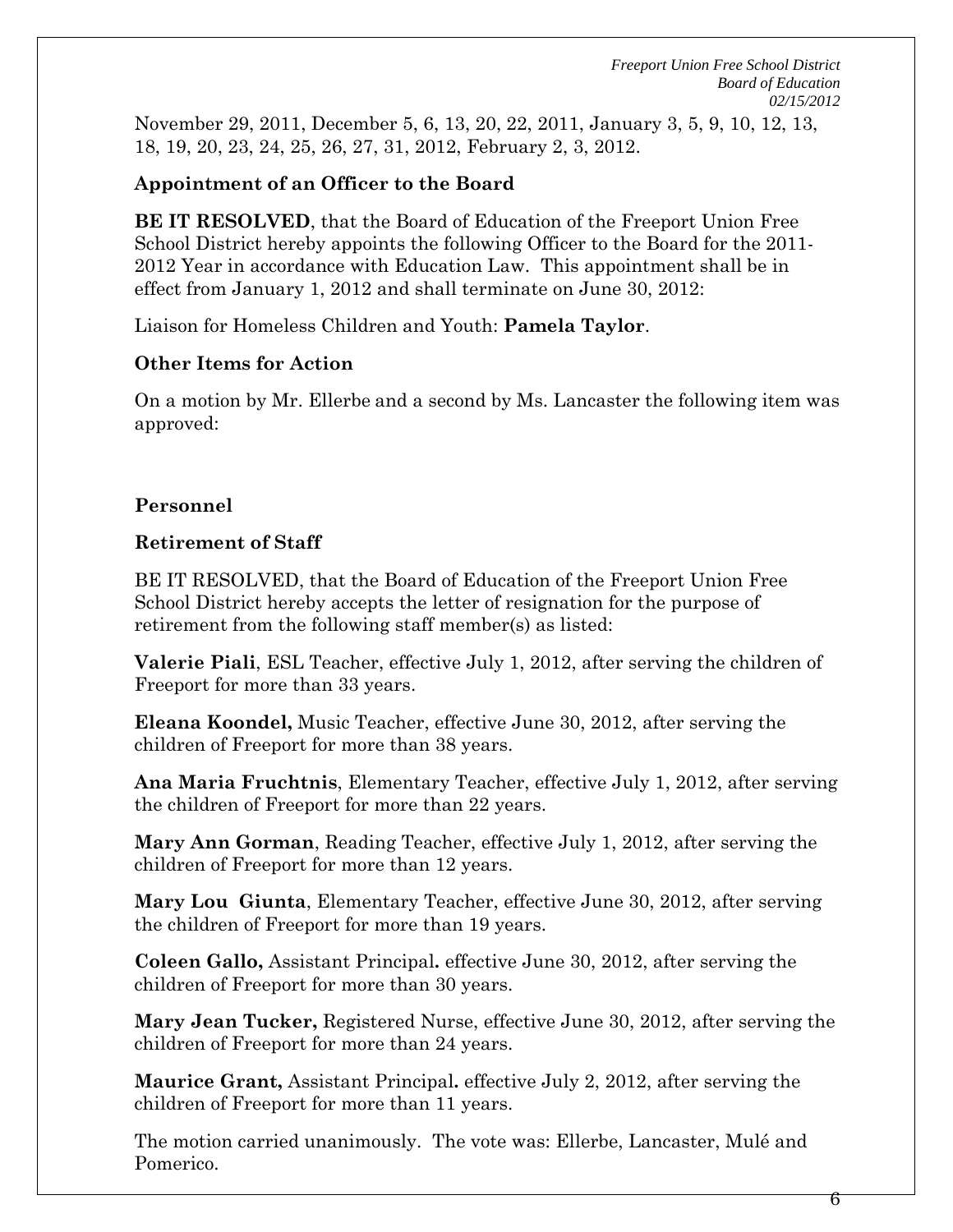7

On a motion by Ms. Lancaster and a second by Mr. Ellerbe, the following item was approved:

# **Education**

# **Approval of Consultants –Digital Conversion of Permanent Records**

**BE IT RESOLVED**, that the Board of Education hereby approves the agreement between Document Conversions Inc. and Freeport Union Free School District to carry out digital conversions of permanent records as written into the Local Records Management Improvement Fund through New York State Archives, a division of the New York State Education Department, grant #0580122459 (\$32,970), using Document Conversions Inc. listed with the State Records and Archives under Vendors and Consultants and also listed as a NYS Office of General Services approved vendor, contract # CMT292A.

**BE IT FURTHER RESOLVED,** that the Board of Education authorizes the Superintendent (or his designee) to execute said agreement on its behalf.

The motion carried unanimously. The vote was: Ellerbe, Lancaster, Mulé and Pomerico.

On a motion by Mr. Pomerico and a second by Mr. Ellerbe the following item was approved:

# **Education Approval of Consultants**

**BE IT RESOLVED,** that the Board of Education hereby approves agreements between the following consultants and the Freeport Union Free School District, as per the attached list for the 2011-2012 school year; and

**BE IT FURTHER RESOLVED**, that the Board of Education authorizes the Superintendent (or his designee) to execute said agreements on its behalf.

| Consultant           | <b>Schools</b>                         | <b>Services Provided</b>                                                                                            | Costs for<br>2011-2012   | Funding<br><b>Source</b>                          |
|----------------------|----------------------------------------|---------------------------------------------------------------------------------------------------------------------|--------------------------|---------------------------------------------------|
| Nancy<br>LaRocca     | Caroline G.<br>Atkinson School         | One-to-one student<br>tutoring in English<br>language arts and scoring<br>of the New York State ELA<br>assessments. | Not to Exceed<br>\$5,100 | Professional<br>Development<br>Funds<br>Title IIA |
| Mary Ann<br>Rose     | Caroline G.<br>Atkinson School         | One-to-one student<br>tutoring in English<br>language arts and scoring<br>of the New York State ELA<br>assessments. | Not to Exceed<br>\$5,100 | Professional<br>Development<br>Funds<br>Title IIA |
| Luisa Costa-<br>Garo | K-4 Magnets,<br>Atkinson, & Dodd<br>MS | Sheltered Instruction<br><b>Observation Protocol</b><br>Trainings (SIOP)                                            | Not to Exceed<br>\$3,300 | Title III                                         |

The motion carried unanimously. The vote was: Ellerbe, Lancaster, Mulé and Pomerico.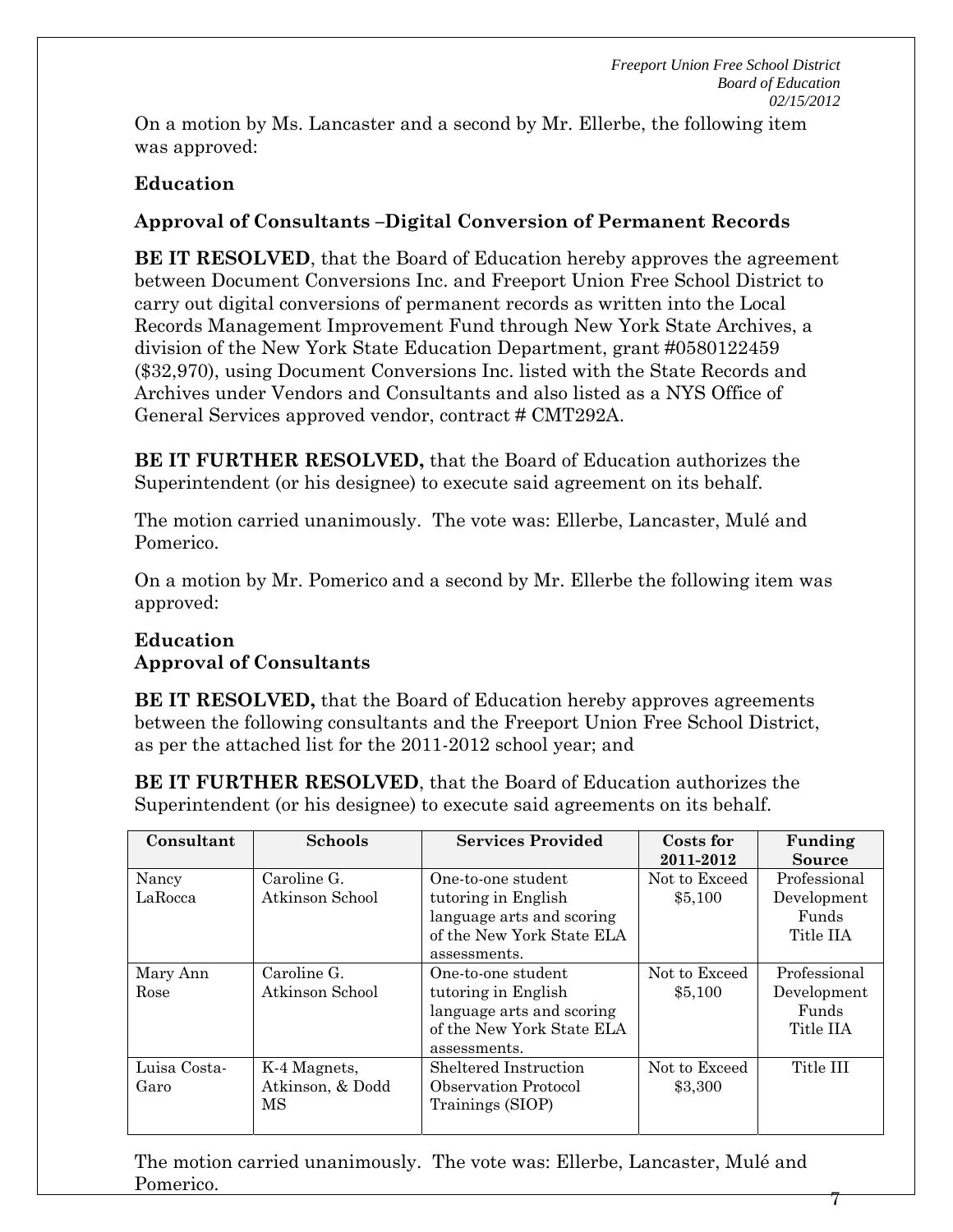On a motion by Mr. Ellerbe and a second by Ms. Lancaster the following item was approved:

#### **Adoption of the 2012-2013 School Calendar**

**BE IT RESOLVED**, that the Board of Education of the Freeport Union Free School District hereby adopts the attached School Calendar for the 2012-2013 school year.

#### **Freeport Public Schools 2012-2013 School Calendar**

| August             | 29 & 30                              | Teachers Report – Supt. Conference Days                                                                          |
|--------------------|--------------------------------------|------------------------------------------------------------------------------------------------------------------|
| Sept               | 3<br>$\overline{4}$<br>17 & 18<br>26 | Labor Day<br>First Day of School for Students<br>Rosh Hashanah – school closed<br>Yom Kippur                     |
| October            | 8                                    | Columbus Day – school closed                                                                                     |
| November           | 6<br>12<br>22-23                     | Superintendent Conference Day – no<br>school for students<br>Veterans Day - school closed<br>Thanksgiving Recess |
| December - January | 24-1                                 | <b>Holiday Recess</b>                                                                                            |
| January            | 21                                   | Martin Luther King Day – school closed                                                                           |
| February**         | 18-22                                | Winter Recess                                                                                                    |
| March-April**      | $25 - 1$                             | <b>Spring Recess</b>                                                                                             |
| May                | 27                                   | <b>Memorial Day Recess</b>                                                                                       |
| June               | 21                                   | Last Day of School for Students                                                                                  |

If 1 snow day is used school will be open June 24 for teachers

If 2 snow days are used, school will be open June 24 and 25 for teachers.

\*Dates of Parent/Teacher Conferences to be announced.

\*\*February and March breaks are subject to change pending changes in testing schedules from the State Education Department.

The motion carried unanimously. The vote was: Ellerbe, Lancaster, Mulé and Pomerico.

On a motion by Ms. Lancaster and a second by Mr. Pomerico the following item was approved:

#### **Finance**

**Approval of an Intermunicipal Agreement**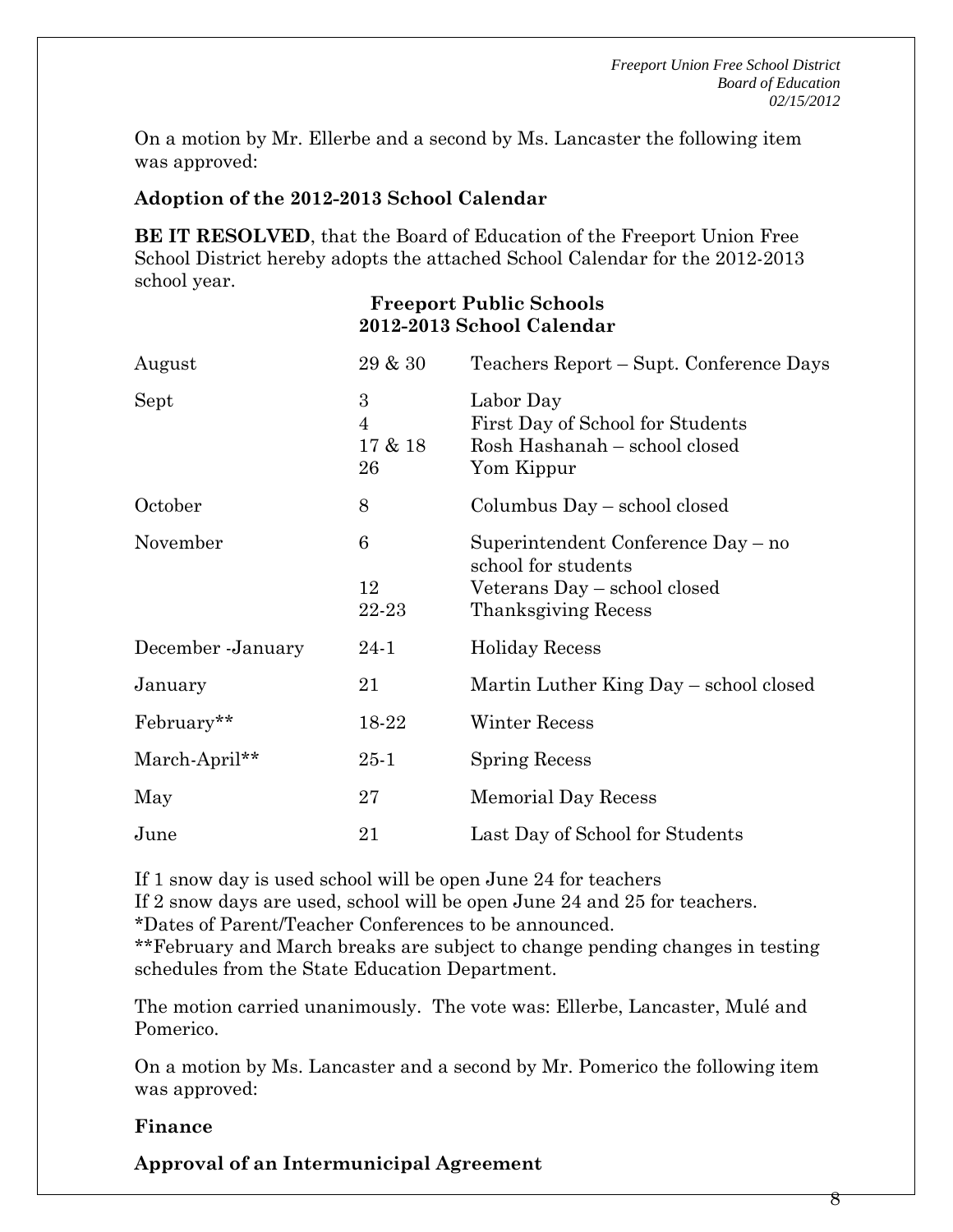**BE IT RESOLVED,** that the Board of Education of the Freeport Union Free School District hereby approves the Intermunicipal Agreement (the "Agreement") between the School District and the County of Nassau in connection with the synthetic turf field and field lighting project at the Freeport High School projects in accordance with the terms and conditions of the Agreement attached hereto;

**BE IT FURTHER RESOVLED,** that the Board of Education hereby authorizes the Board President to execute the Intermunicipal Agreement between the School District and Nassau County and any other documents necessary to effectuate said Agreement.

The motion carried unanimously. The vote was: Ellerbe, Lancaster, Mulé and Pomerico.

On a motion by Mr. Pomerico and a second by Mr. Ellerbe the following item was approved:

**Authorization to Sign an Agreement** 

**BE IT RESOLVED,** that the Board of Education authorizes the Superintendent (or his designee) to execute an agreement with Hofstra University for the 2012 Freeport High School Commencement to be held at the David S. Mack Sports Complex at Hofstra University on Wednesday, June 27, 2012.

The motion carried unanimously. The vote was: Ellerbe, Lancaster, Mulé and Pomerico.

On a motion by Mr. Ellerbe and a second by Ms. Lancaster the following item was approved:

### **Acceptance of a Gift**

**BE IT RESOLVED,** that the Board of Education of the Freeport Union Free School District hereby accepts a donation from an art collector, Mrs. Marion Hubbard, art books, valued at \$1,787.00 to be used in the libraries and/or offices of lead teachers of ELA and Social Studies in our District Libraries.

The motion carried unanimously. The vote was: Ellerbe, Lancaster, Mulé and Pomerico.

On a motion by Ms. Lancaster and a second by Mr. Pomerico the following item was approved:

## **Acceptance of a Donation**

**BE IT RESOLVED,** that the Board of Education of the Freeport Union Free School District hereby accepts a donation from an anonymous donor of one Drum Set valued at \$800.00. This generous donation is made to the Music Department and is appreciated.

The motion carried unanimously. The vote was: Ellerbe, Lancaster, Mulé and Pomerico.

On a motion by Mr. Pomerico and a second by Mr. Ellerbe the following item was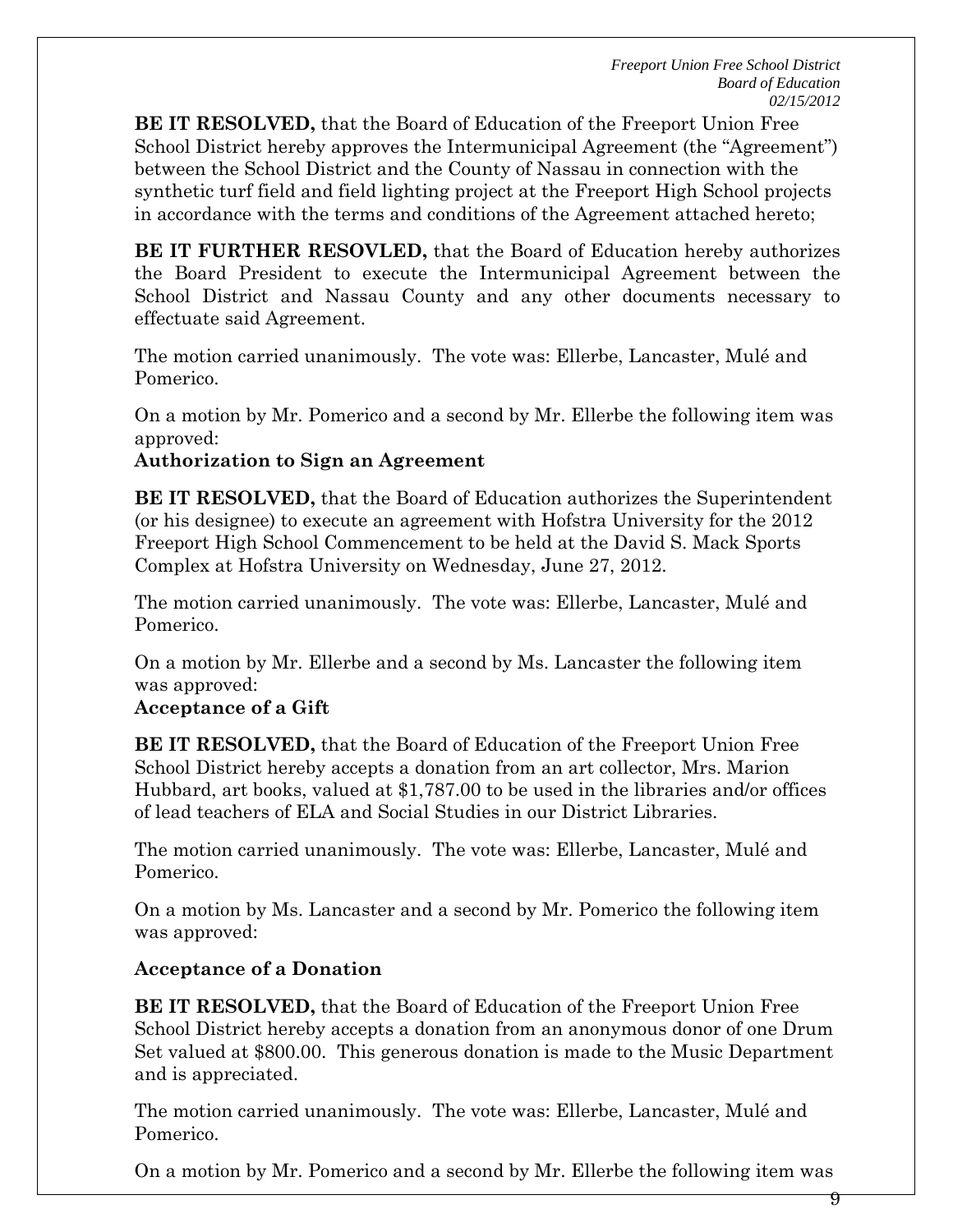approved:

### **Acceptance of Scholarships**

**BE IT RESOLVED,** that the Board of Education of the Freeport Union Free School District hereby accepts a scholarship to be known as the "*2012 Fellows; Focused & Committed (FFC) Book Scholarship*" in the amount of \$350 the first year and a possible second year amount of \$350 if they meet the requirements of the first year.

The recipient must meet the following requirements:

- Graduate from Freeport High School
- Be admitted and attend a 4 year college or university
- Have a valid New York State address
- A letter from a guidance counselor or copy of a transcript with a high school GPA of 85 or above (unweighted)
- Submit a resume
- Submit a letter of recommendation from a FHS faculty or staff member
- Respond to 5 questions in 100 words or less in an essay form
- Participate in an informal mentorship/network gathering with the scholarship sponsors.

This scholarship is made possible through the Fellows: Focused and Committed (FFC), LLC.

**BE IT FURTHER RESOLVED,** that the Board of Education of the Freeport Union Free School District hereby accepts a scholarship to be known as the *"Complete Women's Imaging"* Scholarship in the amount of \$100. The criteria for this scholarship is that it be given to a senior who has overcome a health related obstacle for him/herself or a parent. This scholarship is made possible by the donations of the employee's of Complete Women's Imaging.

**BE IT FURTHER RESOLVED,** that the Board of Education of the Freeport Union Free School District hereby accepts a scholarship to be known as "the *Howard C. Ris, FHS Class of 1934"* Scholarship" in the amount of \$150. The criteria to receive this scholarship is a senior who intends to continue his or her education at a two year or four year institution of higher learning. This scholarship is made possible by the three sons of Robert S. McLellan (FHS Class of 1934) and Elizabeth N. McLellan, née Gockley (FHS Class 1936). Robert and Elizabeth were lifelong friends of Howard C. Ris in Freeport where they were all raised and the seeds were planted for their later success in life.

The motion carried unanimously. The vote was: Ellerbe, Lancaster, Mulé and Pomerico.

On a motion by Mr. Ellerbe and a second by Ms. Lancaster the following item was approved:

**Budget Transfer - General Fund— February** 

**BE IT RESOLVED**, that the Board of Education of the Freeport Union Free